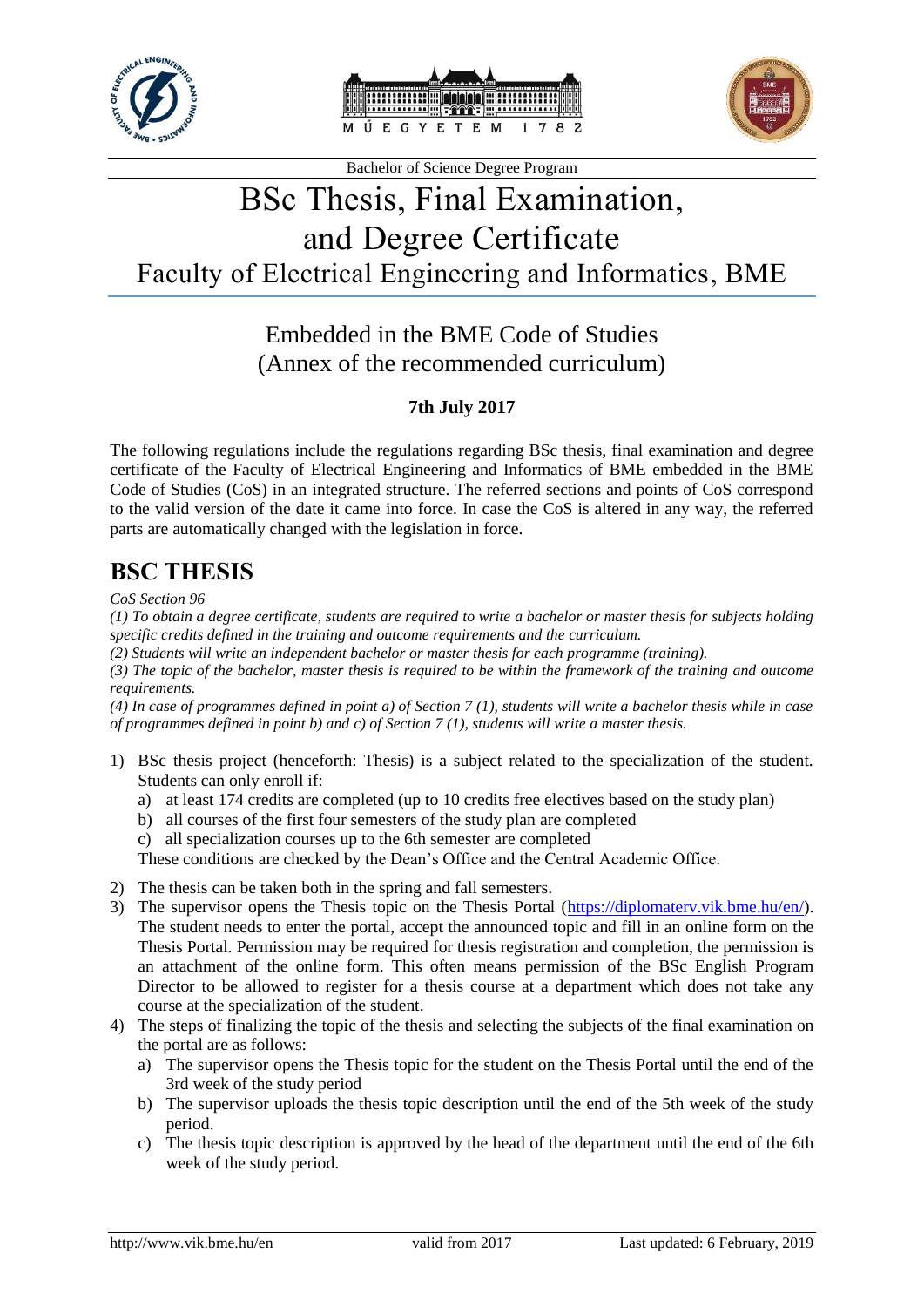





- d) Students fill the online form and the required certifications by the end of the 6th week of the study period
- e) The supervisor approves the students' forms
- f) The student submits the electrical version of the Thesis via the Thesis portal until the last day of the study period.
- g) The supervisor accept the Thesis on the Thesis portal
- 5) The department of the student is responsible for announcing the topic of the thesis (which is the department that belongs to the specialization of the student). In case the student would like to work on a topic that belongs to another department and which department takes part in the teaching of the selected specialization, then he/she has to inform his/her department. In some cases, students have the opportunity to work on a topic of a department that does not take part in the teaching of the selected specialization.
- 6) A topic announced by a different faculty, university or corporation can only be accepted if one of the heads of department of the faculty supports it and provides a department supervisor. An external thesis advisor of academic qualifications must have an MSc degree and be approved by the head of the department. The topic of the thesis has to be selected and written so that it can be evaluated without violating the interests of the corporation.

#### *CoS Section 96*

*(6) The writing process of a bachelor or master thesis is controlled by a supervisor whose work may be supported by engaging a thesis advisor* 

```
CoS Section 99
```
*(1) The thesis advisor is primarily an employee of a company or institution outside of the university who provides professional help and advice for the student and checks the student's thesis*

7) The writing process of the thesis is guided by the departmental supervisor or an external thesis advisor both of whom have to be provided. A departmental supervisor is someone who is a full or part-time teacher, researcher, departmental engineer, doctoral candidate or doctoral student. An external thesis advisor can be an external expert with academic qualifications or with MSc degree having an approved consent of the head of the department.

#### *CoS Section 96*

*(1) Subjects related to the writing of a bachelor or master thesis are mandatory subjects evaluated with midterm grades. The grade for a subject is determined by the supervisor based on a student's achievement in the term and the subject requirement or the faculty regulations. Unless otherwise specified by the faculty regulations, the completion and submission of a bachelor or master thesis until the end of the term is not required to award a grade other than fail.*

- 8) The requisite for Thesis subject is a mid-term grade during the study period which must be completed in the given semester. In order to complete the subject, it is essential to write and submit the thesis. The deadline for submission is the last day of the study period, and the grade of the subject is given by the supervisor.
- 9) The deadline for thesis submission is the last day of the study period followed by the exam period during which the student wants to defend his/her thesis.

#### *CoS Section 101*

*(1)The bachelor or master thesis prepared by the student and accepted by the supervisor must be checked by a reviewer. The review criteria, as well as its content and formal requirements will be specified by the faculty's code. The reviewer makes a suggestion for the grade of the thesis. This can also be a 'fail (1)'.*

10) The reviewer must have an MSc degree or a degree equivalent to it.

#### *CoS Section 102*

*(1) The university regards it as a primary goal to ensure the public availability of bachelor or master theses in order to realise the programme's objectives, therefore accessibility may be restricted in exceptional cases only.*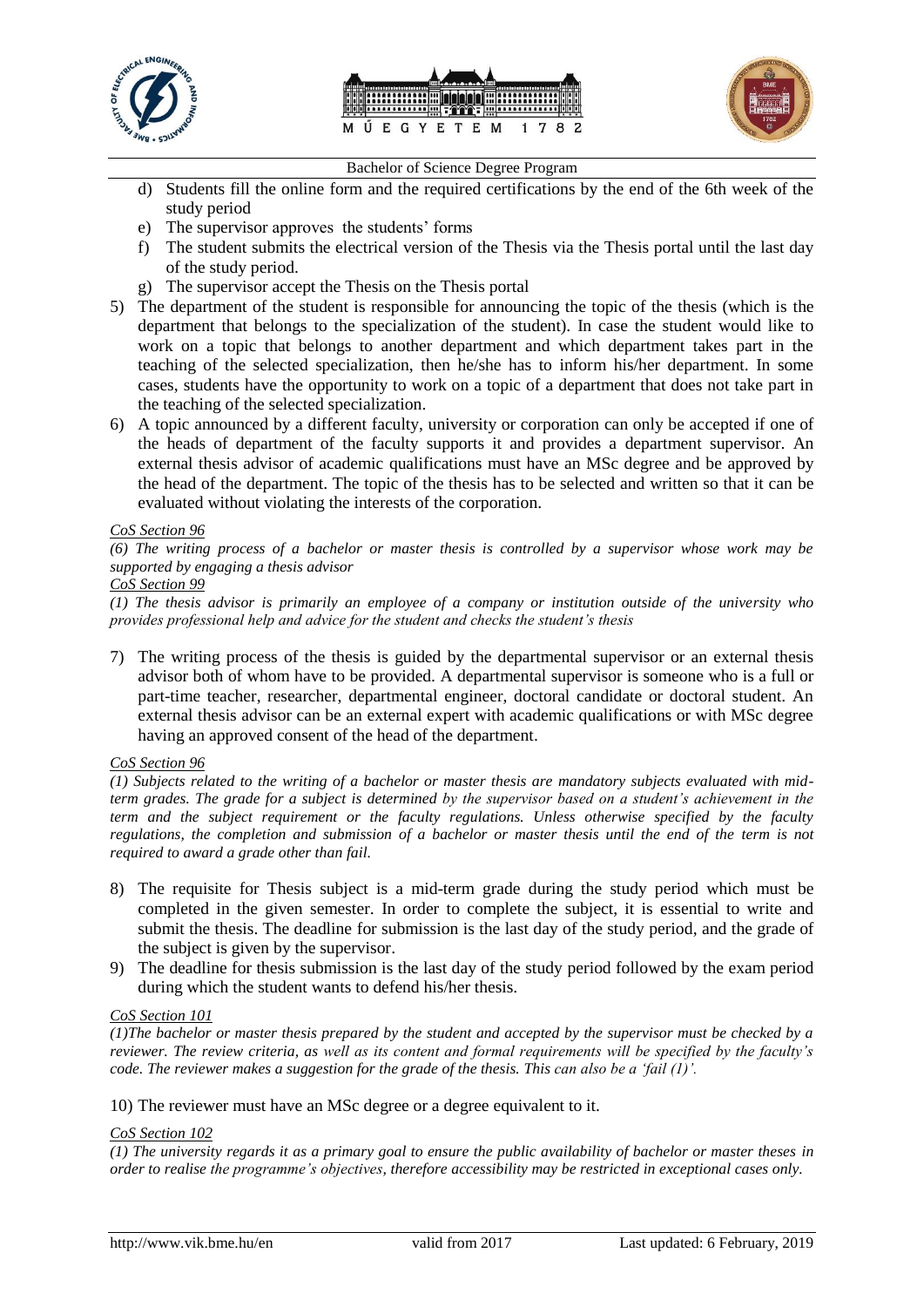





*(2) The students' theses, together with all supplements, are publicly available in the library of the educational organisational unit which announced the assignment for the thesis or in the faculty's designated IT system. No copies of the thesis or parts thereof can be made without the prior written consent of the student it was written by.*

- 11) The thesis must be made public.
- 12) The grade of the thesis is determined by the Final Examination Board.
- 13) All information regarding the preparation and submission of the thesis is included in the subject data sheet of BSc Thesis project.

## **FINAL EXAMINATION**

#### *CoS Section 104*

*(1) Students complete their bachelor, master or single-cycle training programme and postgraduate specialist training programme by taking their final examinations.* 

*(2) Students may take the finals after they have obtained their leaving certificate. Students may take the final examination after obtaining their leaving certificate. The final examination may be taken in the exam period after the leaving certificate (absolutorium) was obtained both within the framework of the student's legal status and after its expiry within a period of two years in any given exam period in accordance with valid academic requirements.*

*(3) After the expiration of the second year following the issue of the leaving certificate (absolutorium) students may take their final examinations if the programme owner approves the bachelor thesis subject as currently relevant after consulting with the head of the educational organisational unit organising the final examinations and the person in charge of the specialisation (if any). If the topic is deemed to be obsolete, the applicant must write a new bachelor thesis.* 

*(4) Final examinations may not be taken after the end of the fifth year following the termination of the student's legal status.* 

*(5) Students may not take their finals, if they* 

*a) failed to settle their payment obligations towards the University,* 

*b) failed to return any equipment owned by the University and previously given to the students for use or*

*c) failed to submit their bachelor or master thesis by the specified deadline.*

14) The conditions of taking a final examination are as follows:

- a) The student needs to upload his/her thesis on the portal and submit a bound copy of it to the supervisor.
- b) The supervisor needs to find the thesis adequate for submission and accepts the thesis (closed the topic) on the portal.
- c) The departmental coordinator of the final defense assigns the student to the final examination.

#### *CoS Section 106*

*The faculty in charge of the programme designates a final examinations period in the SAS, for which the students can register. Only students who registered for the final examinations period may take the final examinations. The educational organisational units designate final examination dates within the final examinations period.* 

15) Final examination can be taken in both semesters, usually in the last 3 weeks of the exam period.

#### *CoS Section 106*

*(2) Students or former students can register for these final examination dates, announced in the SAS for the final examinations period by using the Study Administration System or students can be registered also by the educational organisational unit (EOU) organising the final examinations.*

*(3) Students or former students may cancel their registration by no later than 24 hours prior to the start of the final examinations in person or by sending an e-mail to the EOU organising the final examinations. If the students or former students fail to turn up at the finals, their learning outcomes cannot be evaluated. This fact must be entered in the minutes of the final examinations.*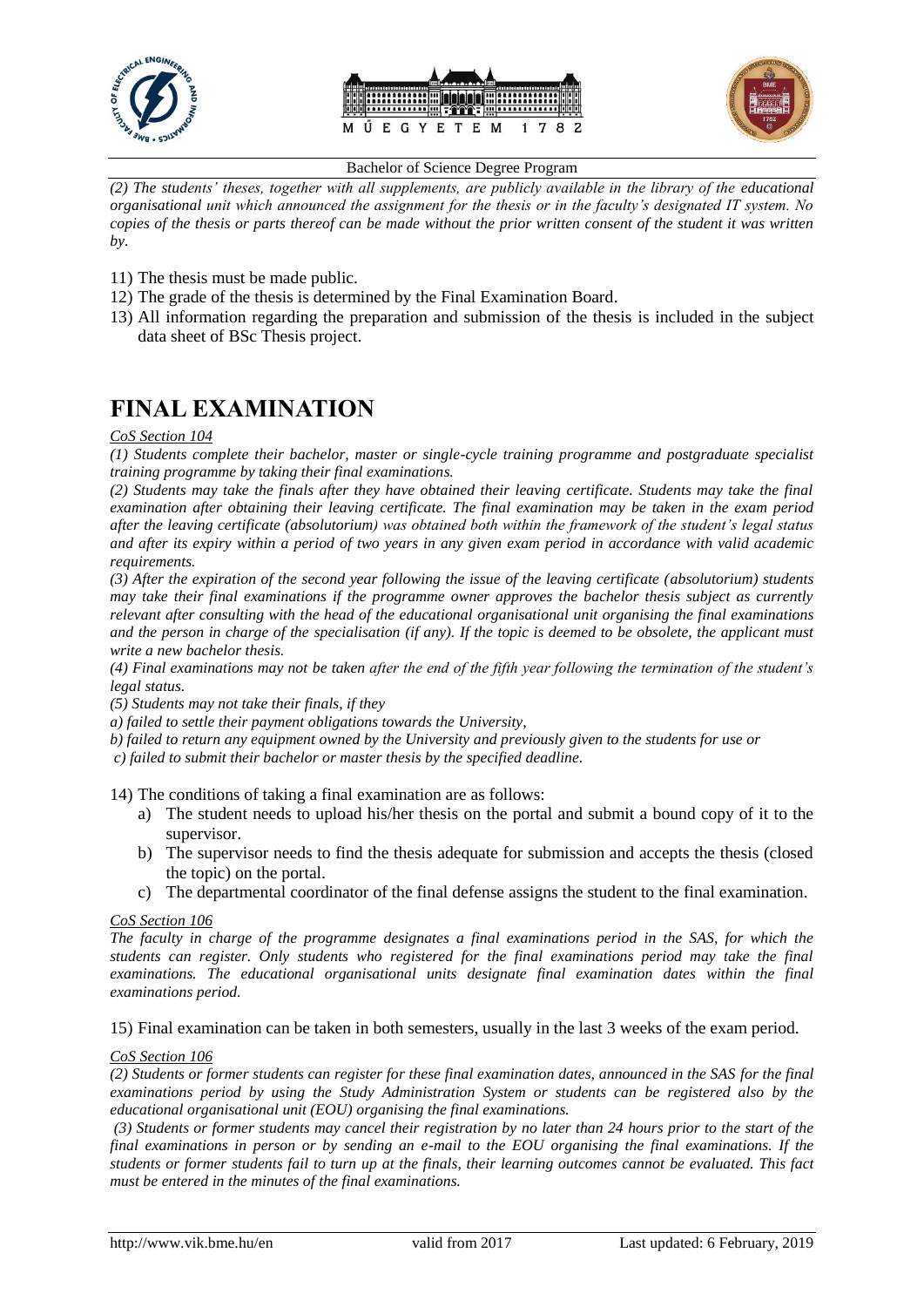





*(4) The reason for the absence from the finals must be verified within eight days of the finals at the in charge. In case of an unexcused and unverified absence the student will have one less available repeat options for the final examinations.*

#### *CoS Section 105*

*(5) The final examinations will be organised by the educational organisational unit in charge of the student's specialisation. If the programme does not have a specialisation, the finals will be organised by the educational organisational unit (EOU) announcing the bachelor or master thesis topic.* 

*(6) Finals may be organised jointly by EOUs, including the EOUs of other higher education institutions, based on their agreement.*

16) The department announcing the thesis topic is responsible for the organization of final exams.

#### *CoS Section 105*

*(3) The final examination will test the students' synthetised knowledge and will consist of several parts – such as defending the bachelor or master thesis and exams per subject or subject group, as well as final comprehensive examinations – in accordance with the criteria set out in the curriculum.*

- 17) The student defends his/her thesis in front of the Final Examination Board. The reviewer, invited by the department, assesses the thesis and offers a grade. Similarly, the departmental supervisor evaluates the thesis as well as the performance of the student throughout the semester and offers a grade. The assessment can either be oral or written. In case the supervisor cannot be present during the defense, the assessment must be written.
- 18) The reviewer or the departmental supervisor must be present on the session of the defense. The review itself must be available to the candidate before the defense. The supervisor may be dispensed from being present with consent from the head of the department.
- 19) The student takes the final exam from two subjects.
- 20) The exam of the first subject is a comprehensive exam which corresponds to the exam entering the MSc programme. Arranging the details of the comprehensive exam and the method of evaluation is included in the BSc final examination-MSc entrance exam regulation.
- 21) The exam of the first subject is before the final exam period.
- 22) The Final Exam Board takes the grade of the comprehensive exam into account when grading the first exam.
- 23) The second subject can only be one of the subjects of the specialization. When selecting the subject students have to make sure that it relates to the topic of the thesis. The subject is assigned by the supervisor of the thesis.
- 24) The exam of the second subject has to be taken directly after the defense of the thesis in front of the Final Exam Board. The student can only take the exam on this subject if the defense was successful.
- 25) The examiner should be one of the teachers on the approved list of final exam subjects who collects the questions of the exam
- 26) The Final Exam Board returns the printed copy of the BSc Thesis work to the student.

*CoS Section 107*

*(5) The results of the final examinations are announced by the chairperson of the Final Examination Board at an open session.*

*(6) The final examinations are deemed as successful if the examinee has completed each part with a minimum pass grade.* 

*(7) A successful final examination cannot be retaken.*

#### *CoS Section 109*

*(1) A thesis graded as failed by the finals committee may be repeated once by submitting a new bachelor or master thesis. If a new bachelor or master thesis is submitted, the earliest time for taking another final examination is the next final examinations period.*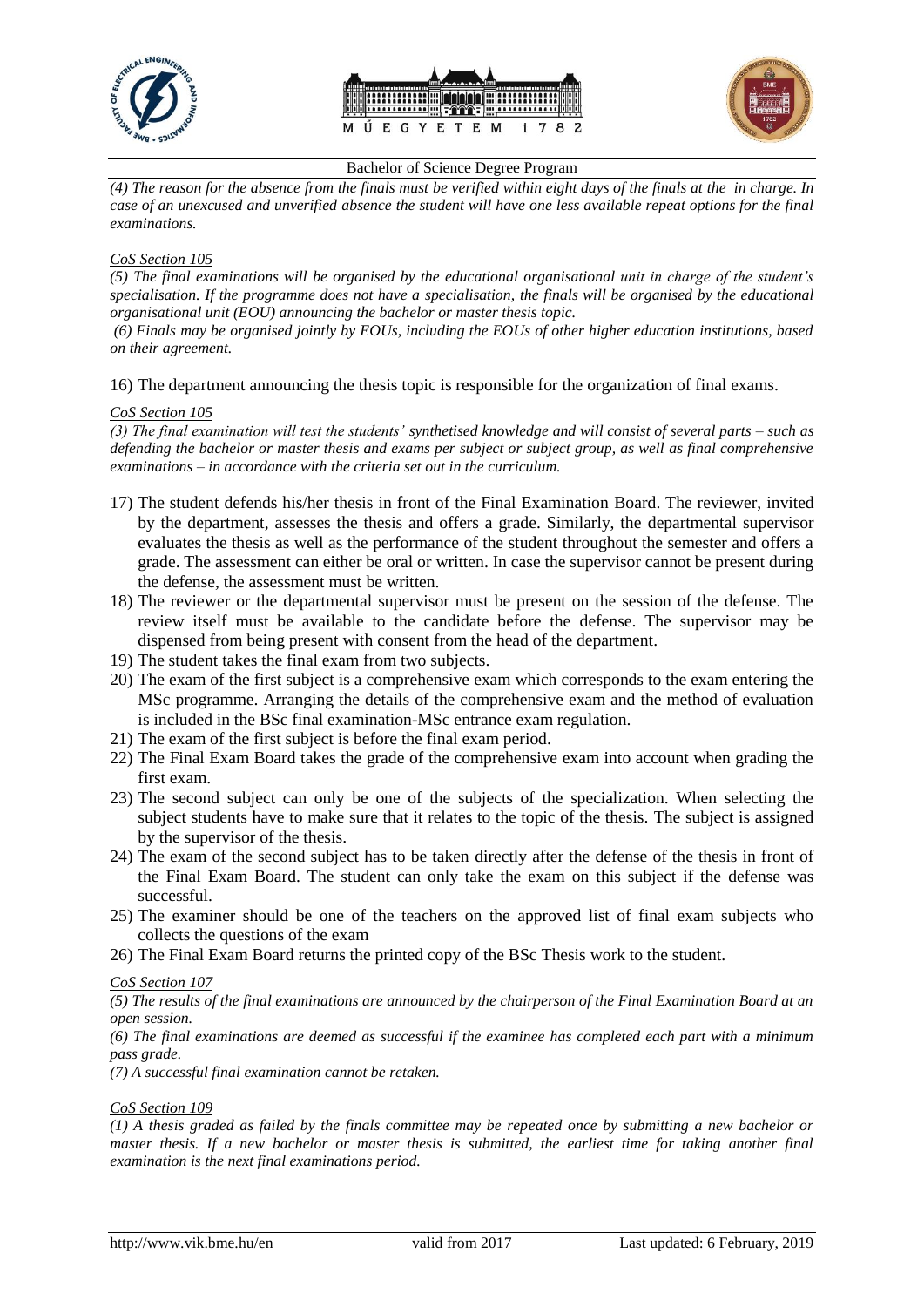





*(2) The criteria and deadline for preparing and submitting a new bachelor or master thesis will be specified by the dean of the faculty in charge of the programme, based on the opinion of the head of the educational organisational unit organising the finals.*

#### 27) In the case of the unaccepted thesis, the Final Exam Board can specify its correction and repeated preparation.

#### *CoS Section 109*

*(3) If only one of the exams in the final examination subjects was unsuccessful, the examinee only has to sit a retake exam in that subject. There is an option for a repeated retake exam after an unsuccessful retake exam. After that there are no other options available for retakes. Failed first or repeated retake exams in a subject cannot be repeated within two months of the failed exam.*

#### *CoS Section 108*

*(1) The results of the final examinations (RFE) are calculated as follows: 0.5xAGS+0.5xT, where AGS is the average of the grades of the subjects of the final examinations and T is the grade given for the bachelor thesis. (2) The final examination is unsuccessful and the RFE is zero if any of the grades given at the final examination is a fail.*

### **DEGREE CERTIFICATE**

#### *CoS Section 110*

*(1) Based on a successful final examination the University issues a degree certificate for the student in Hungarian and English, with the contents stipulated by the government decree, within 30 days following the successful final examination or within 30 days following the presentation of a document attesting the language exam if the latter is presented after the final examinations.* 

*(2) In the case of foreign-language programmes the degree certificate must be issued in Hungarian and in the language of the programme.* 

*(3) Based on a successful final examination, providing the student met all the criteria for issuing the degree certificate, the data manager will issue a certificate for the issue of the degree certificate, the content of which is stipulated by the government decree.*

#### *CoS Section 111*

*(1) The result of the degree certificate must be rounded up to two decimals, but partial grades should not be rounded up.* 

*(2) The following formulas must be used for the calculation of the degree certificate result:* 

*a) 0.2×AGS+0.3×T+0.3×GPA+0.2×CE if the curriculum also prescribes the completion of comprehensive exam(s) during the studies,* 

*b) 0.2×AGS+0.3×T+0.5×GPA if the curriculum does not prescribe the completion of comprehensive exam(s) during the studies, where CE is the mathematical average of the comprehensive exam grades required for the degree certificate, GPA is the cumulative grade point average for the whole of the study period, while the definitions of AGS and T are applied according to Section 108 (1).*

*CoS Section 112*

*(1) The classification of the degree certificate must be calculated by using the degree certificate result, rounded up to two decimals, as follows:*

*a) excellent, if the grade is at least 4.50,* 

*b) good, if the grade is at least 3.50, but less than 4.50* 

*c) satisfactory, if the grade is at least 2.50, but less than 3.50,* 

*d) pass, if the grade is at least 2.00, but less than 2.50.* 

*(2) The degree certificate is classified as excellent with distinction, if the examinees* 

*a) have an excellent grade in all subjects of the final examination,* 

*b) their thesis received an excellent grade in the finals,* 

*c) all their comprehensive exam results, required for the degree certificate (if any) were graded excellent and* 

*d) their cumulative grade point average for the whole study period is at least 4.25.*